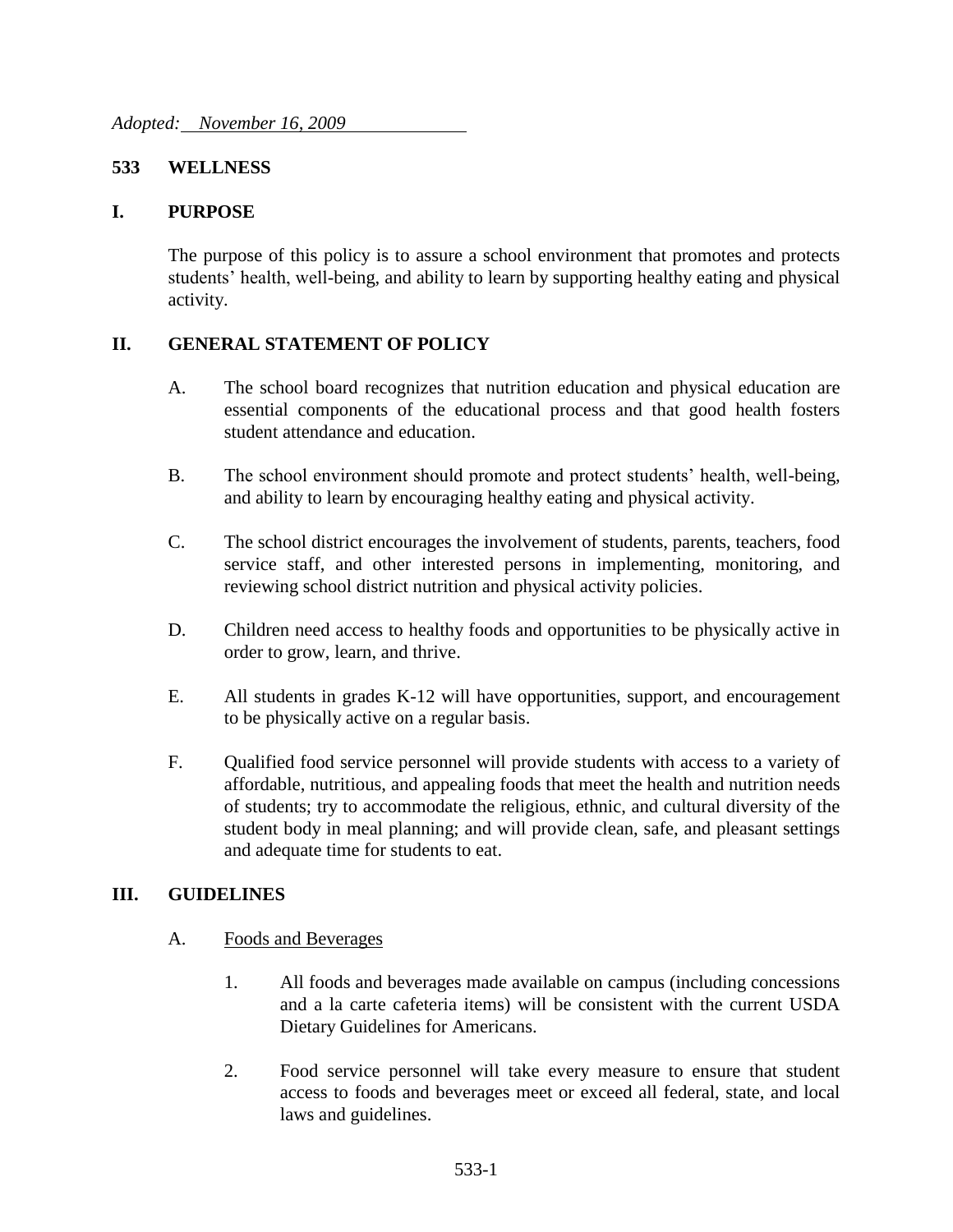- 3. Food service personnel shall adhere to all federal, state, and local food safety and security guidelines.
- 4. The school district will make every effort to eliminate any social stigma attached to, and prevent the overt identification of, students who are eligible for free and reduced-price school meals.
- 5. The school district will provide students access to hand washing or hand sanitizing before they eat meals or snacks.
- 6. The school district will make every effort to provide students with sufficient time to eat after sitting down for school meals and will schedule meal periods at appropriate times during the school day.
- 7. The school district will discourage tutoring, club, or organizational meetings or activities during mealtimes, unless students may eat during such activities.

# B. School Food Service Program/Personnel

- 1. The school district will provide healthy and safe school meal programs that strictly comply with all federal, state, and local statutes and regulations.
- 2. The school district shall designate an appropriate person to be responsible for the school district's food service program, whose duties shall include the creation of nutrition guidelines and procedures for the selection of foods and beverages made available on campus to ensure food and beverage choices are consistent with current USDA Dietary Guidelines for Americans.
- 3. As part of the school district's responsibility to operate a food service program, the school district will provide continuing professional development for all food service personnel in schools.

# C. Nutrition Education and Promotion

1.The school district will encourage and support healthy eating by students and engage in nutrition promotion that is:

- a. offered as part of a comprehensive program designed to provide students with the knowledge and skills necessary to promote and protect their health;
- b. part of health education classes as well as classroom instruction in subjects such as math, science, language arts, social sciences, and elective subjects, where appropriate; and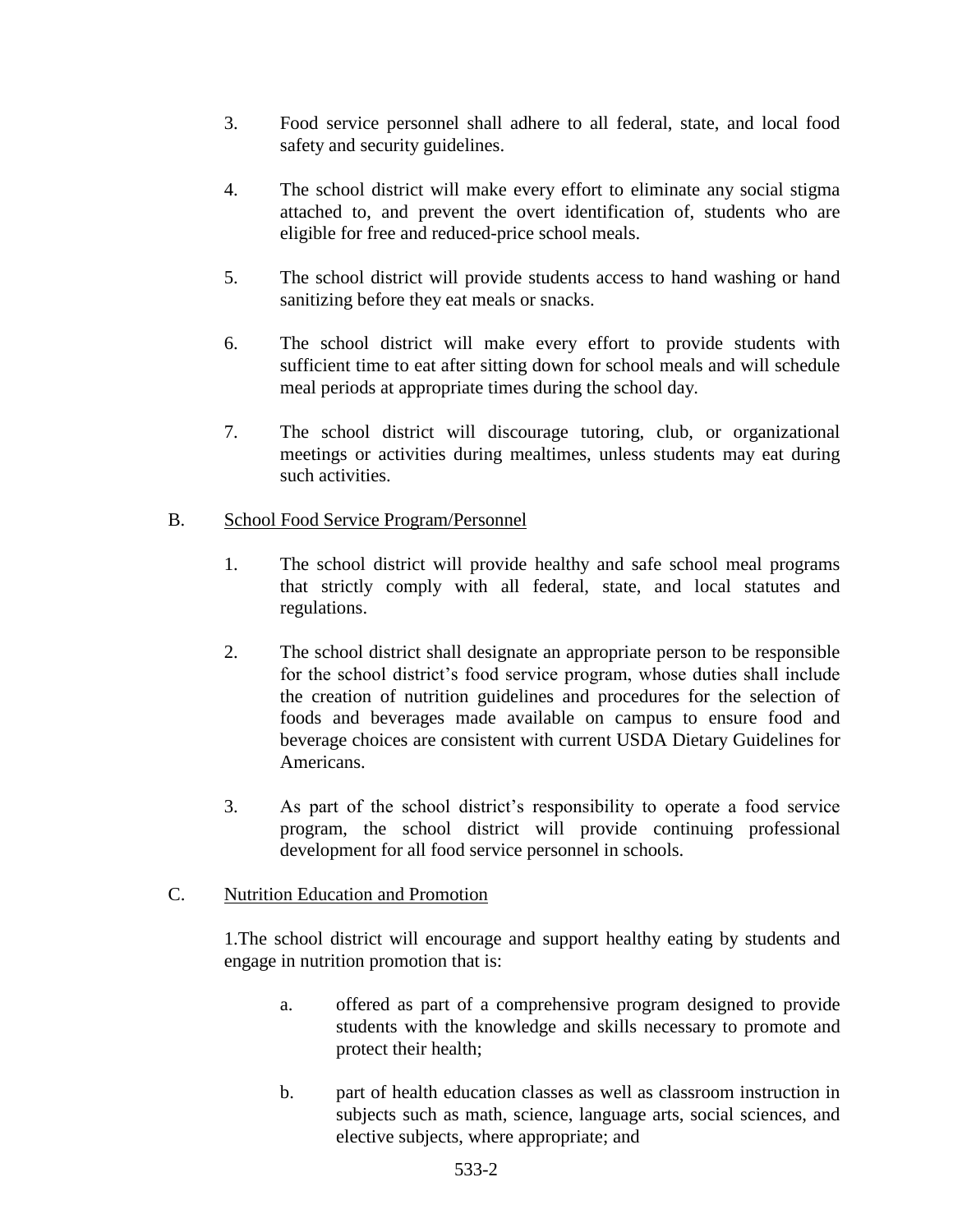- c. enjoyable, developmentally appropriate, culturally relevant, and includes participatory activities, such as contests, promotions, taste testing, and field trips.
- 2. The school district will encourage all students to make age appropriate, healthy selections of foods and beverages, including those sold individually outside the reimbursable school meal programs, such as through a la carte [snack] lines, vending machines, fundraising events, concession stands, and student stores.
- 3. Schools will not use foods or beverages as rewards for academic performance or good behavior (unless this practice is allowed by a student's individual education plan or behavior intervention plan) and will not withhold food or beverages as punishment.

# D. Physical Activity

- 1. Students need opportunities for physical activity and to fully embrace regular physical activity as a personal behavior. Toward that end, health education will reinforce the knowledge and self-management skills needed to maintain a healthy lifestyle and reduce sedentary activities such as watching television;
- 2. Opportunities for physical activity will be incorporated into other subject lessons, where appropriate; and
- 3. Classroom teachers will provide short physical activity breaks between lessons or classes, as appropriate.

# E. Communications with Parents

- 1. The school district recognizes that parents and guardians have a primary and fundamental role in promoting and protecting their children's health and well-being.
- 2. The school district will support parents' efforts to provide a healthy diet and daily physical activity for their children.
- 3. The school district encourages parents to pack healthy lunches and snacks and refrain from including beverages and foods without nutritional value.
- 4. The school district will provide information about physical education and other school-based physical activity opportunities and will support parents' efforts to provide their children with opportunities to be physically active outside of school.